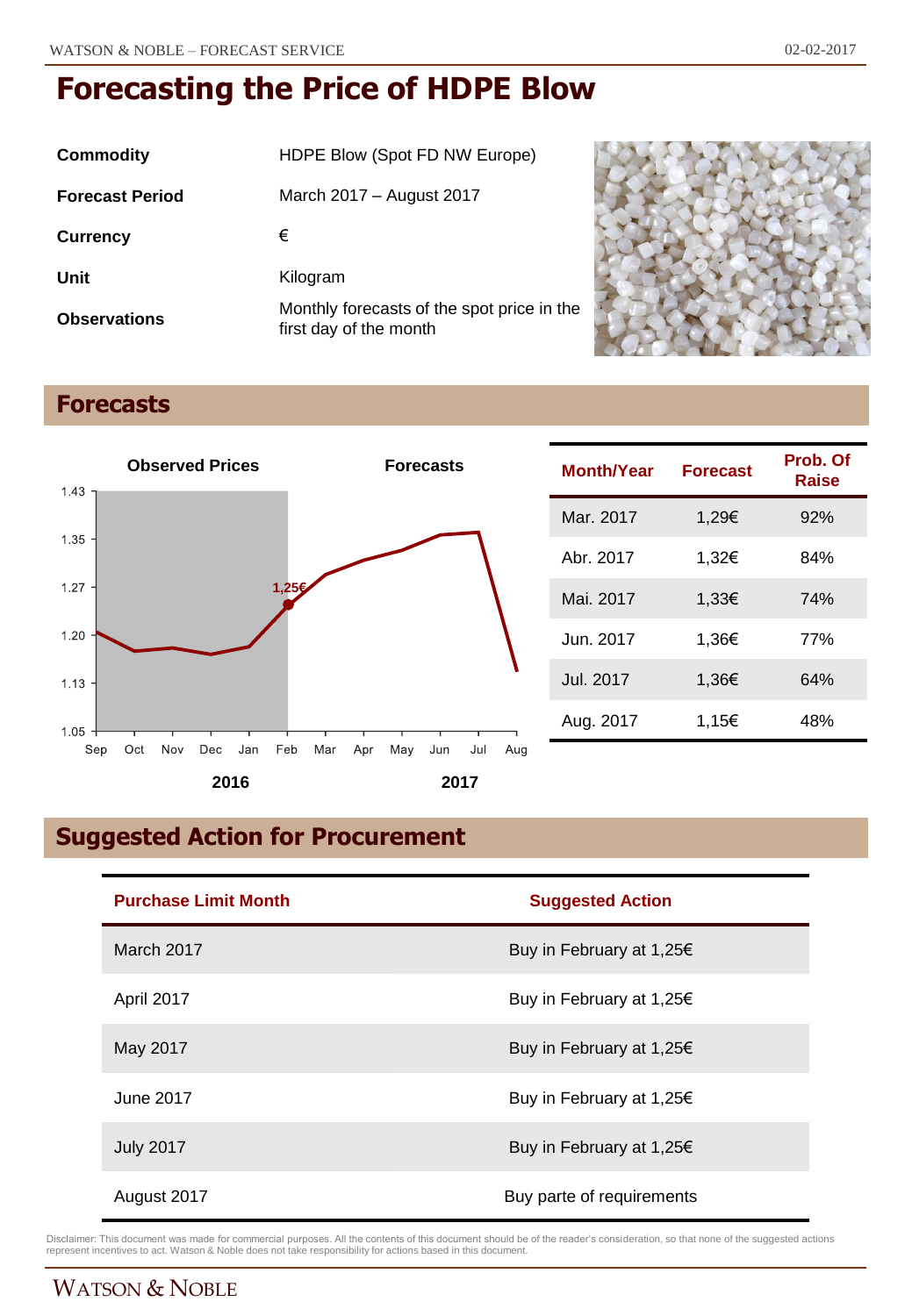## **Impact Analysis: One Month Forecast**



Our algorithm forecasts a higher price of HDPE Blow in one month: it is expectable that the price increases 3,97% from 1,25€ to 1,29€ until the beginning of March.

### **Indices of Factors**



### **Interpretation**

- **Decrease of Supply:** Positive pressure of the Supply index
- **Increase of Demand:** Positive pressure of the Demand index
- Positive pressure of the index of HDPE Blow
- Positive pressure of the index of variables representing the market upstream
- Slightly negative pressure of the index of variables representing the market downstream
- Positive pressure of the financial index
- Positive pressure of other commodities and other factors
- Focus on Euro, Japan, and Mexico

### **Impact per Country**



Disclaimer: This document was made for commercial purposes. All the contents of this document should be of the reader's consideration, so that none of the suggested actions<br>represent incentives to act. Watson & Noble does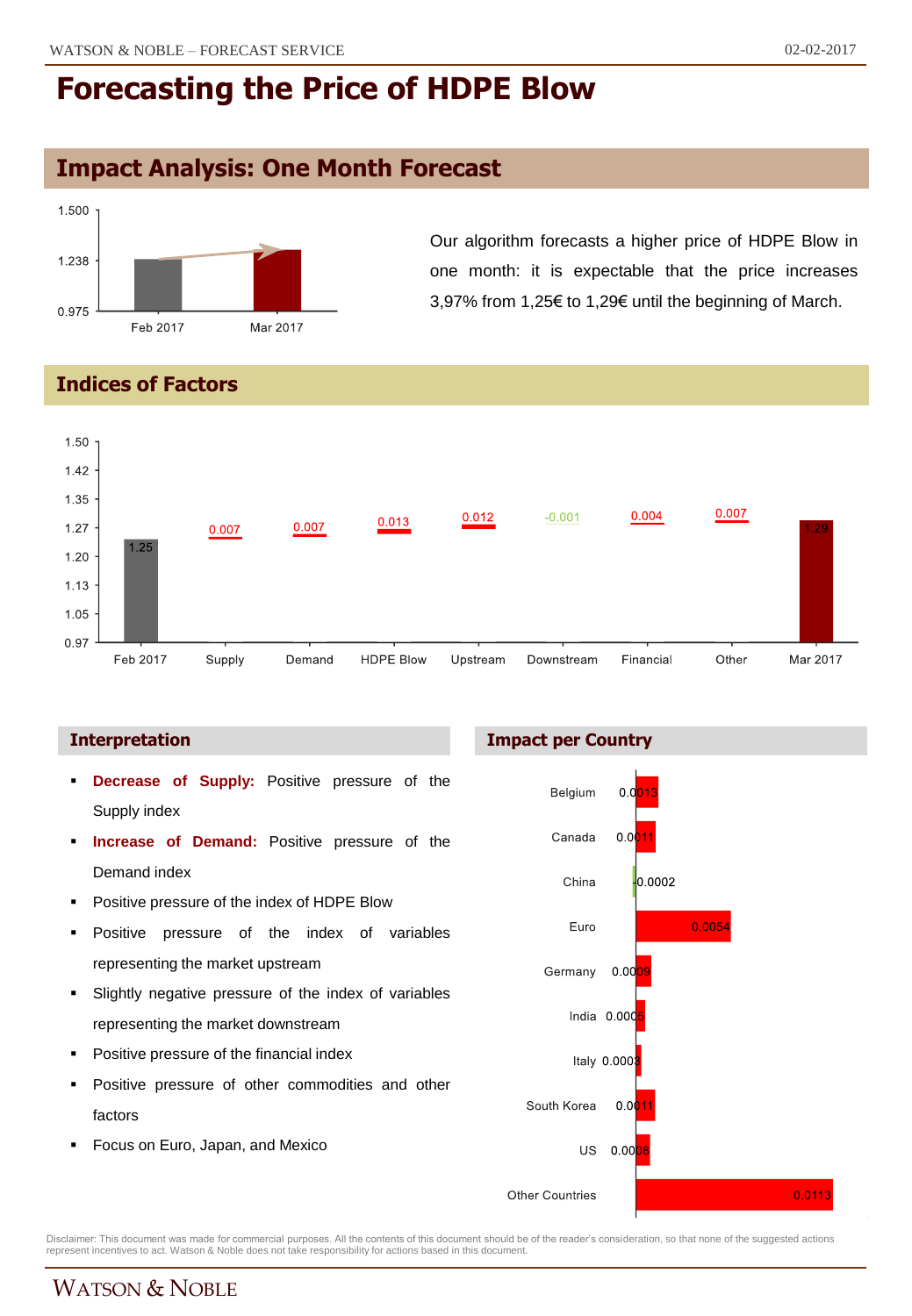## **Impact Analysis: Two Months Forecast**



Our algorithm forecasts a higher price of HDPE Blow in two months: it is expectable that the price increases 5,78% from 1,25€ to 1,32€ until the beginning of April.

### **Indices of Factors**



- **Decrease of Supply:** Positive pressure of the Supply index
- **Increase of Demand:** Positive pressure of the Demand index
- **Positive pressure of the index of HDPE Blow**
- **Considerably positive pressure of the index of variables representing the market upstream**
- **Positive pressure of the index of variables** representing the market downstream
- Slightly positive pressure of the financial index
- Positive pressure of other commodities and other factors
- Focus on Japan, Euro, and Belgium





Disclaimer: This document was made for commercial purposes. All the contents of this document should be of the reader's consideration, so that none of the suggested actions<br>represent incentives to act. Watson & Noble does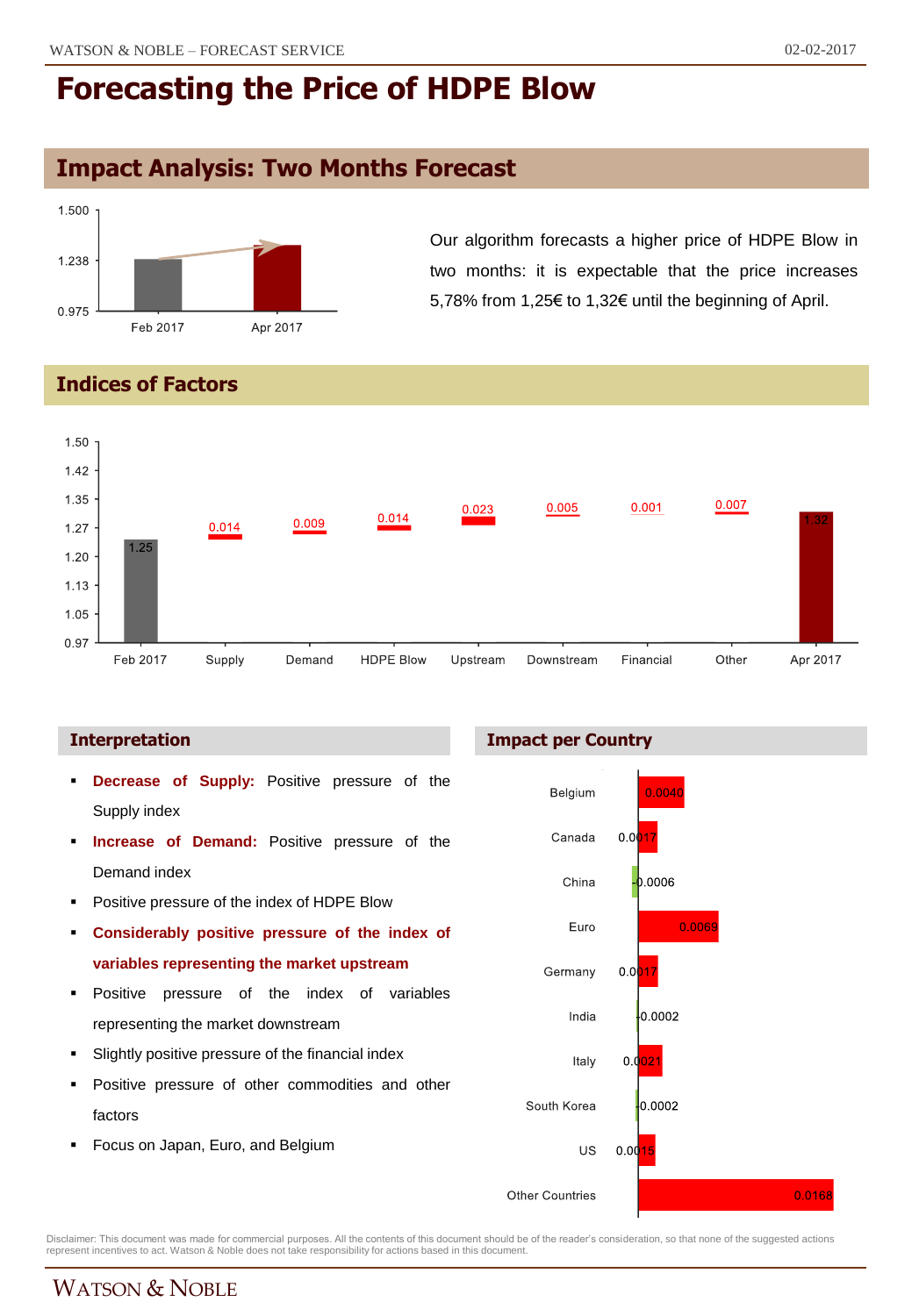## **Impact Analysis: Three Months Forecast**



Our algorithm forecasts a higher price of HDPE Blow in three months: it is expectable that the price increases 7,03% from 1,25€ to 1,33€ until the beginning of May.

### **Indices of Factors**



- **Considerable decrease of Supply:** Positive pressure of the Supply index
- **Increase of Demand:** Positive pressure of the Demand index
- Slightly positive pressure of the index of HDPE Blow
- Positive pressure of the index of variables representing the market upstream
- **Positive pressure of the index of variables** representing the market downstream
- Positive pressure of the financial index
- Positive pressure of other commodities and other factors
- Focus on Japan, Singapore, and Euro





Disclaimer: This document was made for commercial purposes. All the contents of this document should be of the reader's consideration, so that none of the suggested actions<br>represent incentives to act. Watson & Noble does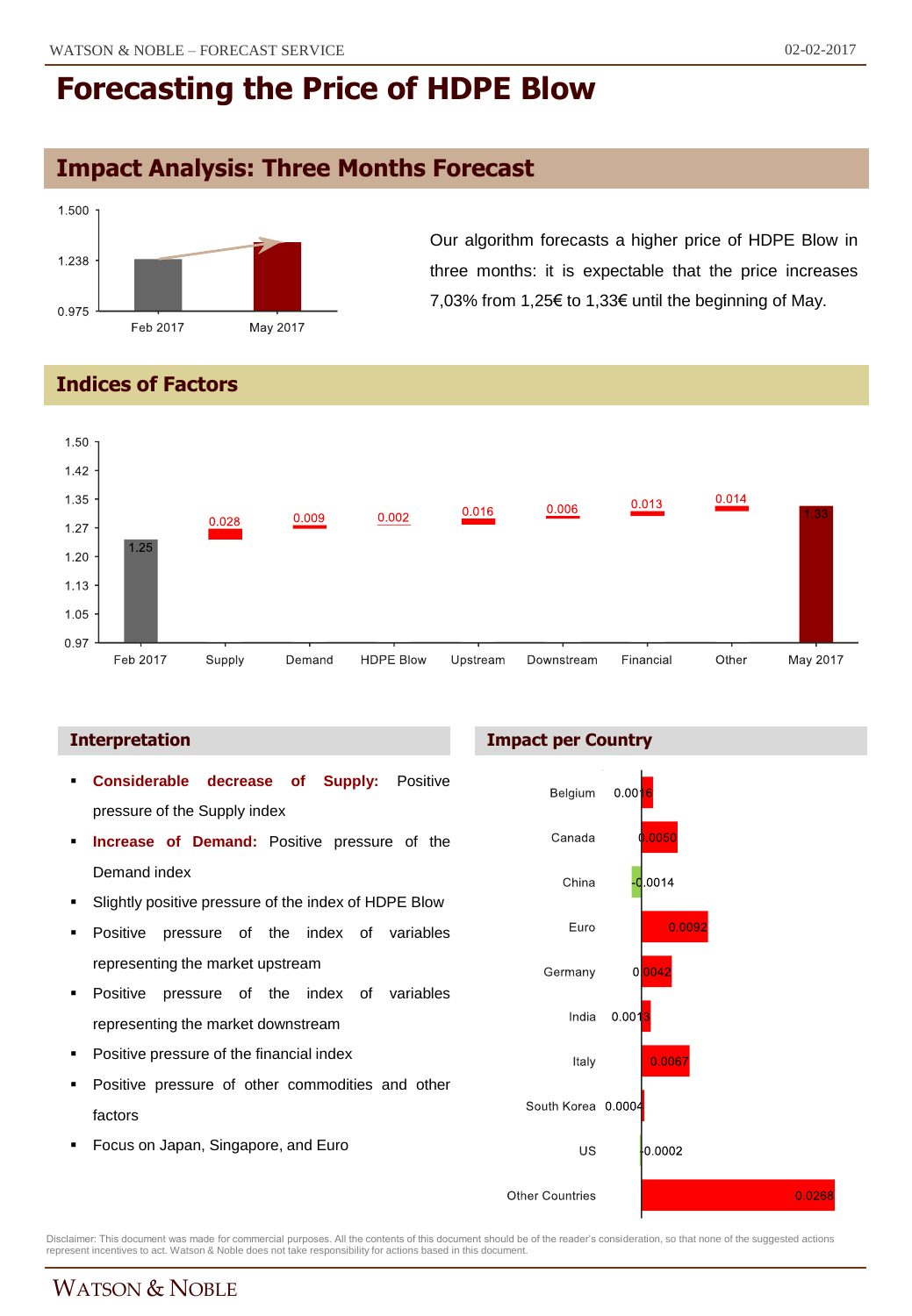## **Impact Analysis: Four Months Forecast**



Our algorithm forecasts a higher price of HDPE Blow in four months: it is expectable that the price increases 8,95% from 1,25€ to 1,36€ until the beginning of June.

### **Indices of Factors**



- **Decrease of Supply:** Positive pressure of the Supply index
- **Increase of Demand:** Positive pressure of the Demand index
- Positive pressure of the index of HDPE Blow
- Positive pressure of the index of variables representing the market upstream
- **Positive pressure of the index of variables** representing the market downstream
- **Considerably positive pressure of the financial index**
- **Positive pressure of other commodities and other** factors
- **Focus on Euro, Japan, and Netherlands**





Disclaimer: This document was made for commercial purposes. All the contents of this document should be of the reader's consideration, so that none of the suggested actions<br>represent incentives to act. Watson & Noble does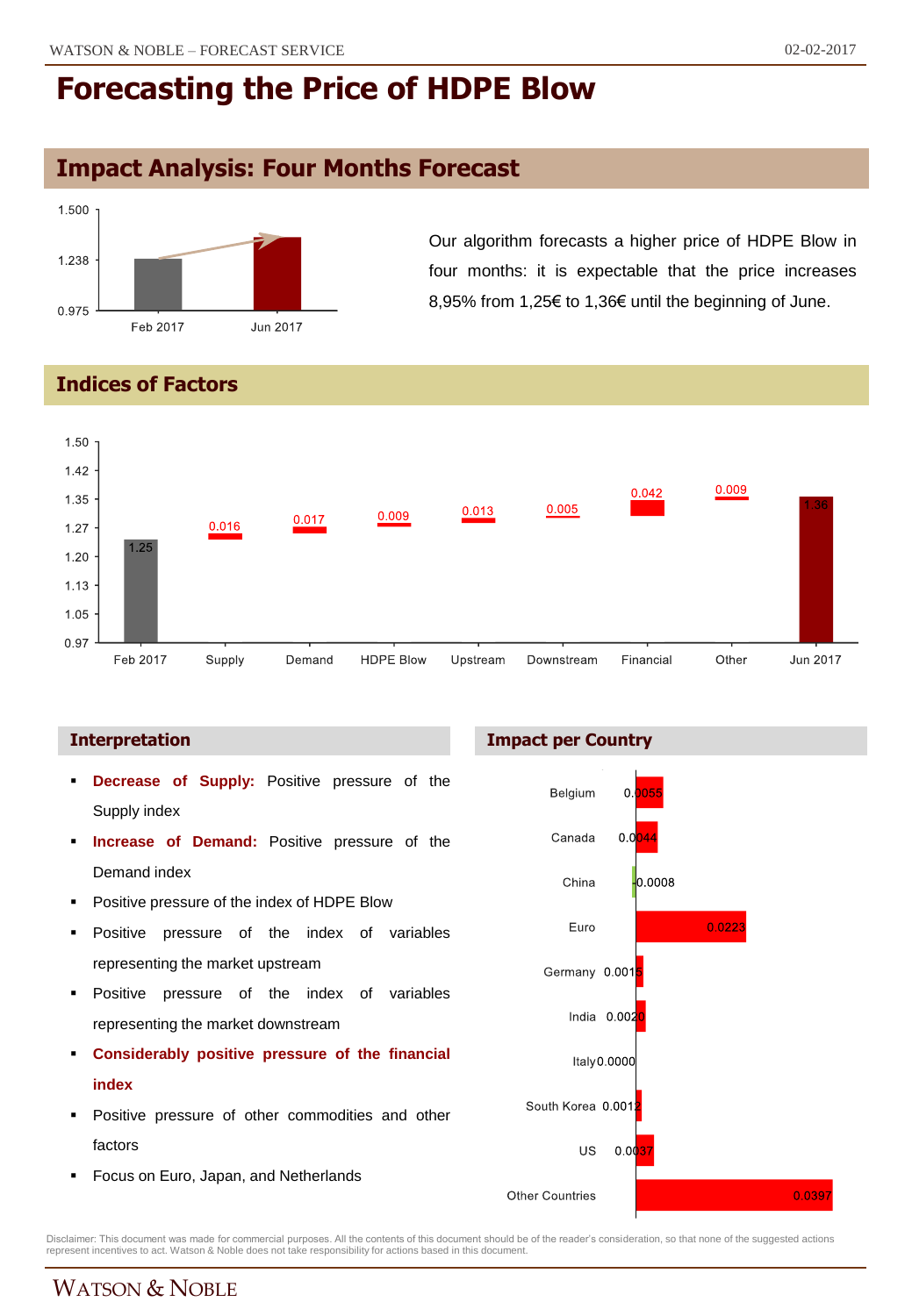## **Impact Analysis: Five Months Forecast**



Our algorithm forecasts a higher price of HDPE Blow in five months: it is expectable that the price increases 9,28% from 1,25€ to 1,36€ until the beginning of July.

### **Indices of Factors**



- **Decrease of Supply:** Positive pressure of the Supply index
- **Increase of Demand:** Positive pressure of the Demand index
- Positive pressure of the index of HDPE Blow
- Positive pressure of the index of variables representing the market upstream
- **Positive pressure of the index of variables** representing the market downstream
- Positive pressure of the financial index
- Positive pressure of other commodities and other factors
- Focus on Japan, Mexico, and Netherlands





Disclaimer: This document was made for commercial purposes. All the contents of this document should be of the reader's consideration, so that none of the suggested actions<br>represent incentives to act. Watson & Noble does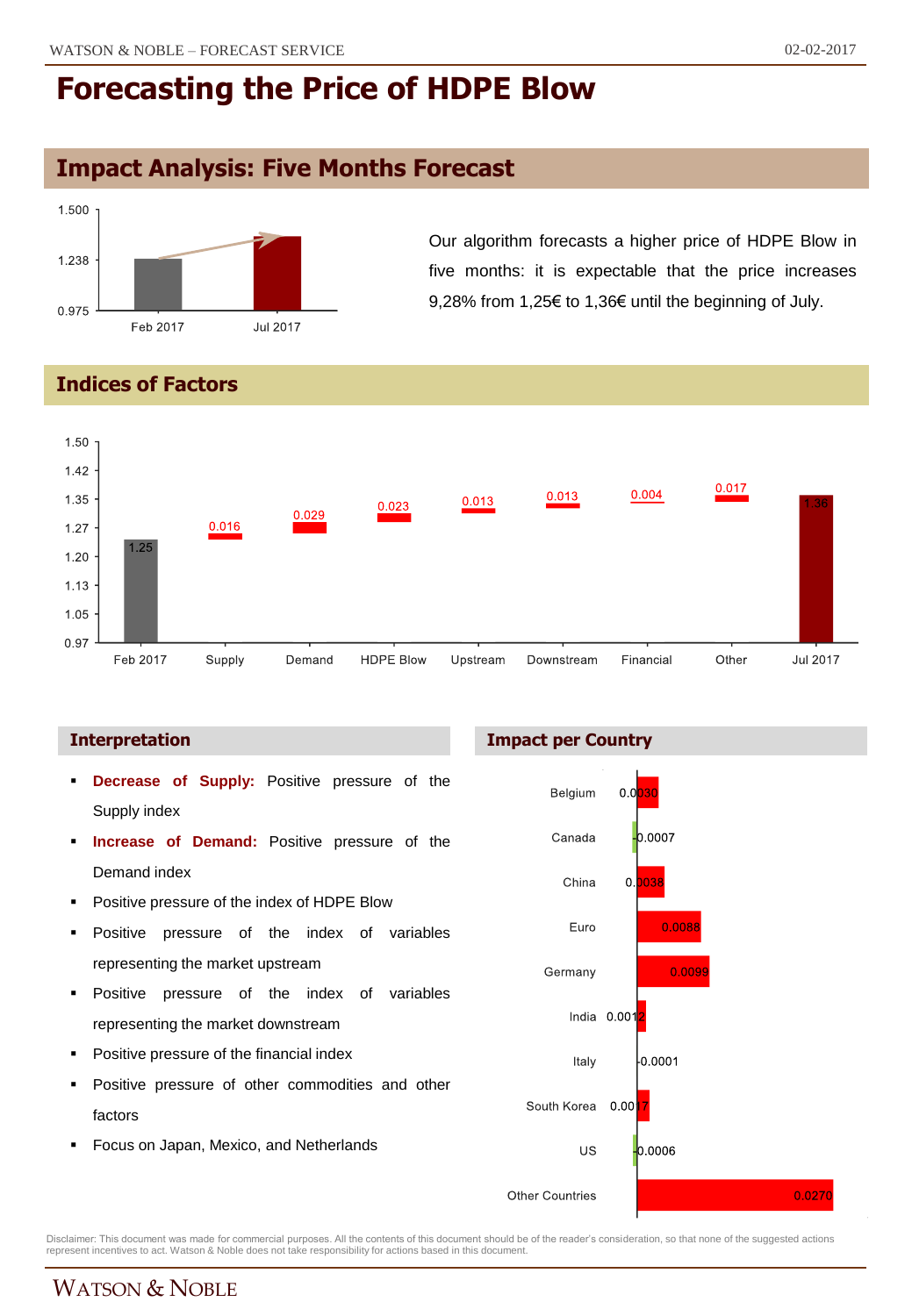## **Impact Analysis: Six Months Forecast**



Our algorithm forecasts a lower price of HDPE Blow in six months: it is expectable that the price decreases 8,00% from 1,25€ to 1,15€ until the beginning of August.

### **Indices of Factors**



- **Increase of Supply:** Negative pressure of the Supply index
- **Decrease of Demand:** Negative pressure of the Demand index
- Negative pressure of the index of HDPE Blow
- Negative pressure of the index of variables representing the market upstream
- Negative pressure of the index of variables representing the market downstream
- Negative pressure of the financial index
- Negative pressure of other commodities and other factors
- Focus on Belgium, US, and Germany

### **Interpretation Impact per Country**



Disclaimer: This document was made for commercial purposes. All the contents of this document should be of the reader's consideration, so that none of the suggested actions<br>represent incentives to act. Watson & Noble does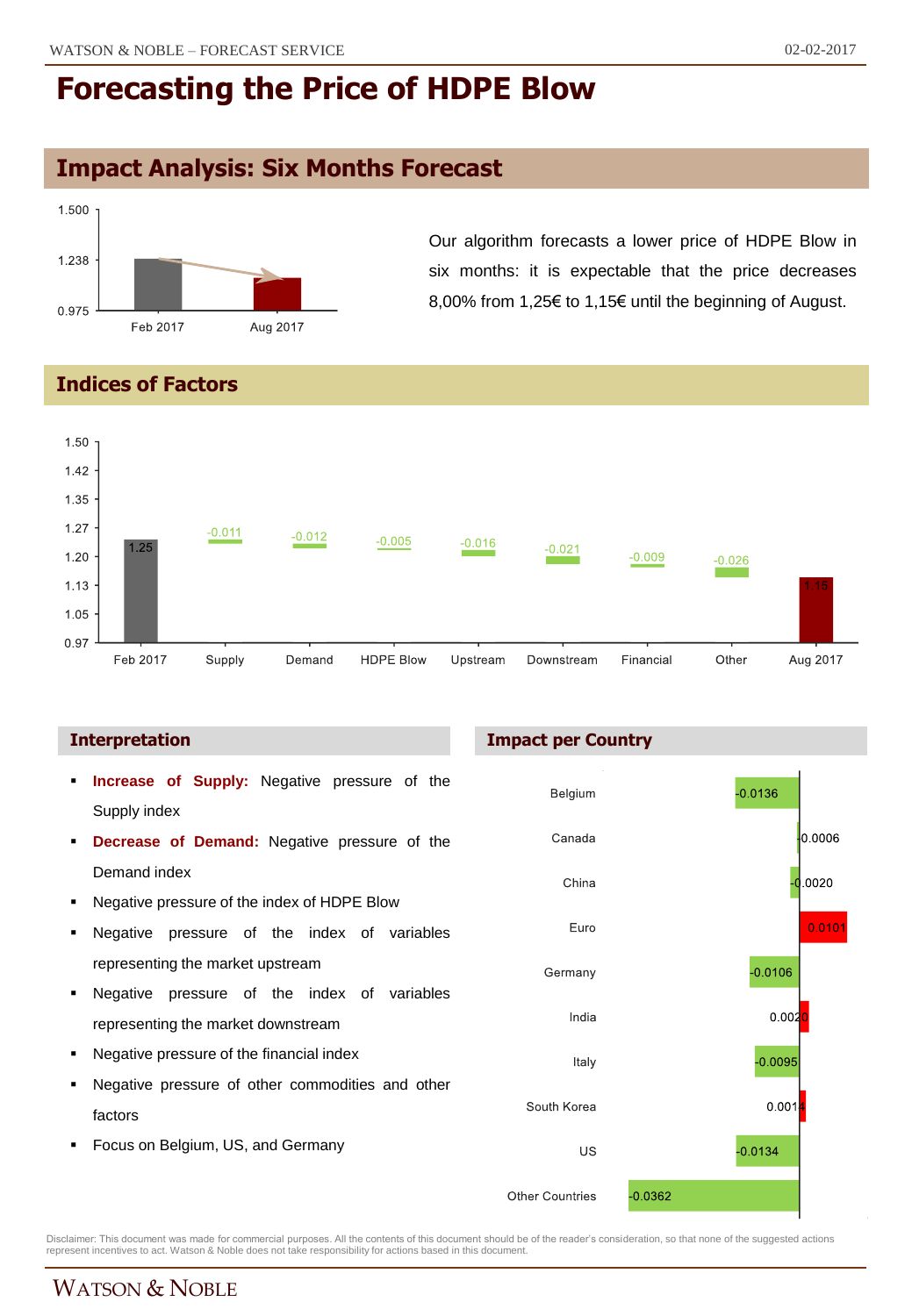## **APPENDIX I – Technical Explanation of the Impact Analysis**

In this appendix, we explain the impact analysis of the factors that most contribute for our forecasts.

This Impact Analysis is conducted individually for **each time horizon**, allowing for a distinction between the indices of variables that contribute for our forecasts at short and medium run.

For each time horizon, our analysis has **two components**: first, we present the impact of variables grouped by **indices of factors**; second we present the impact of variables grouped by **indices of countries.**

### **Indices of Factors**

**Indices of factors** are indices of the weighted contributions of the variables grouped in those factors.

**Supply Index:** composed of macroeconomic variables of the producing and exporting countries. It includes variables such as production, exchange rates, inflation, monetary policy, and wages. For example, an increase in wages implies higher production costs which should (in linear, general, and *ceteris paribus* terms) generate an incentive to increase prices;

**Demand index:** composed of macroeconomic variables of the consuming and importing countries. It includes variables such as production, exchange rates, inflation, monetary policy, and wages. For example, a decrease in a consumer confidence index should (in linear, general, and *ceteris paribus* terms) increase savings and decrease demand, leading to lower prices;

**HDPE Blow Index**: composed of variables related to HDPE Blow. It includes variables such as the price of HDPE Blow in different regions of the world and exports, imports, and producer prices of HDPE Blow in some countries. For example, an increase in the price of HDPE Blow in other region may imply an increase in the price of HDPE Blow in Europe due to arbitrage movements;

**Upstream index:** composed of variables related to Ethylene, Ethane, Propane and Natural Gas. It includes variables such as the price and exports, imports, and producer prices of the inputs in some countries. For example, an increase in the price of Ethylene should (in linear, general, and *ceteris paribus* terms) generate an increase in the price of HDPE Blow;